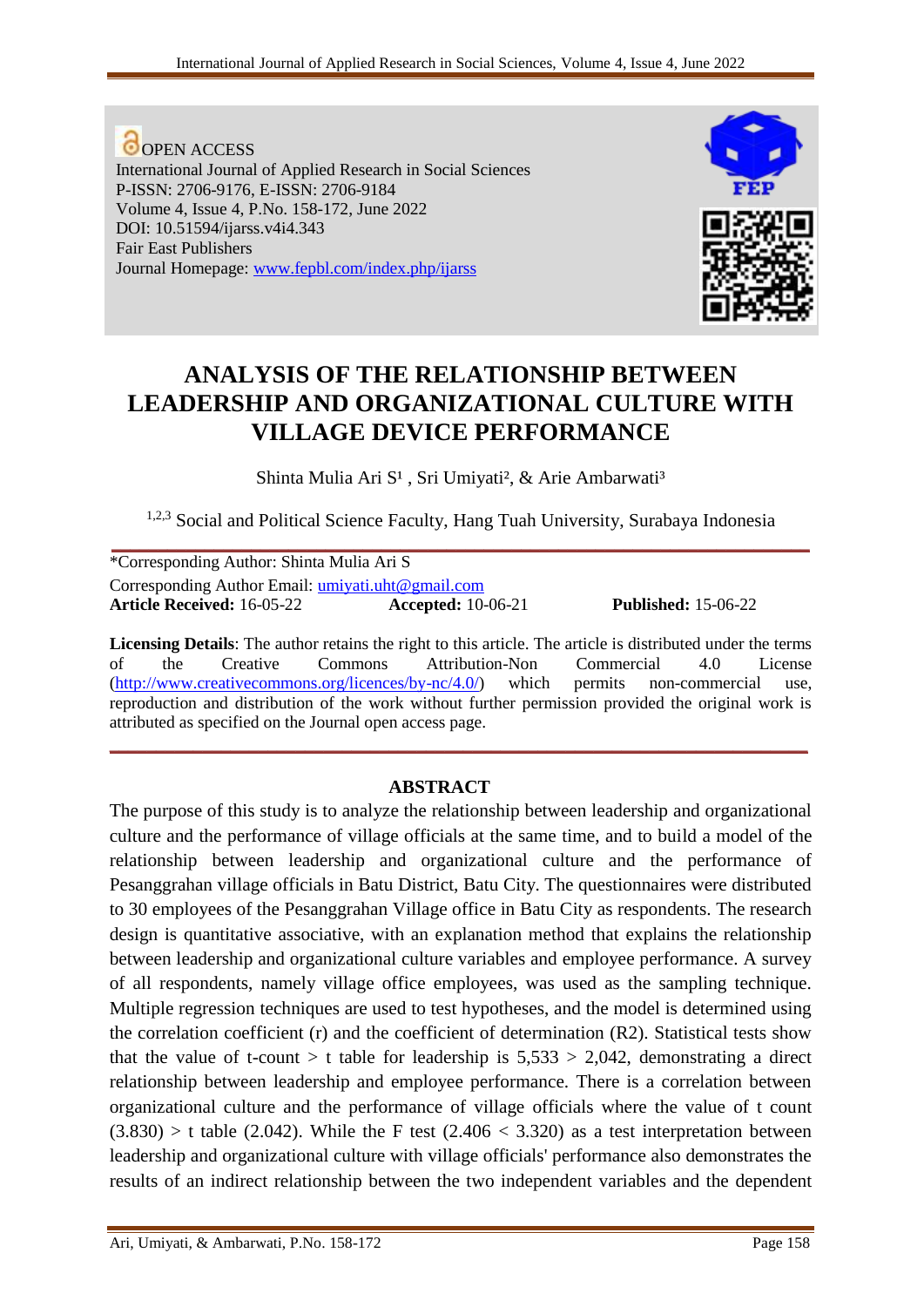variable.  $03 < 0.05$  and t-count = 5.533> 2.042. So we can conclude that H1 is accepted, implying that X1 and Y have a relationship. The t value is  $3.830 > 2.042$  and the second hypothesis testing calculation for the relationship between X2 and Y is 0.04< 0.05. So we can conclude that H2 is accepted, implying that X2 and Y have a relationship. **Keywords:** Leadership, Organizational Culture, Employee Performance.

# **\_\_\_\_\_\_\_\_\_\_\_\_\_\_\_\_\_\_\_\_\_\_\_\_\_\_\_\_\_\_\_\_\_\_\_\_\_\_\_\_\_\_\_\_\_\_\_\_\_\_\_\_\_\_\_\_\_\_\_\_\_\_\_\_\_\_\_\_\_\_\_\_\_\_\_ INTRODUCTION**

Faced with the globalization era, the role of a competent leader must demonstrate that they have different styles in order to successfully realize the organization's vision and mission and provide the best results, and various studies have also proven the impact of leadership on performance to be a complex problem where society demands improvement. The welfare of life and the improvement of human resources in particular are responsible for the success of development implementation so that the community's expectations to obtain services and improve the quality of development can be met to the greatest extent possible, because the consequences of village governance, both qualitatively and quantitatively, are the issues of greatest concern.The community's assessment of the performance of the village apparatus as a responsibility that has been carried out must be satisfied. Leader behavior can also be seen when giving orders, giving assignments, communicating, motivating people under leadership, guiding and guiding, as well as how leaders discipline, control, and supervise employees, reprimand, and impose sanctions or penalties. Competent leaders must demonstrate that they have different styles in order to differentiate their employees and then succeed in realizing the organization's vision and mission in order to provide the best results, and various studies have also demonstrated the impact of leadership on performance (Lagantondo, 2019).

According to Avolio (2009), "moral people" are those who imitate "normatively" behavior in such a way that they appear honest, trustworthy, and can be trusted by others because they are considered as fair decision makers and ethical principles, caring, and "moral person" is about how others perceive the character, traits, attributes, and personal characteristics of ethical leaders, authentic leadership, servant leadership, transformational leadership, and all forms of leadership. The dominant leadership role appears even clearer when associated with the need to interact with an ever-changing and evolving environment as a result of rapid progress in the field of knowledge or technology. Determine organizational goals, motivate followers to achieve goals, and influence the group and its culture to improve. Furthermore, there is one certainty that organizational culture and leadership influence organizational performance, and a well-designed structure will improve employee performance success (Candra, 2017). This information statement assumes that the current situation, that is, the leader can defer his subordinates' responsibilities when doing "outside work," while the subordinates always do their work, while waiting for your return, the principle and function of carrying the burden should always be under the direct supervision of the leader. Regarding that, fingerprint data that proved to be accurate was not used in the office, so employees could enter and leave the office without following SOPs (Standard Operating Procedures) and could only leave the office verbally and informally. Cultural factors in this arrangement have a significant impact on employees' ability to carry out their duties and functions.

As confirmed in (Law Number 23 of 2014, n.d.) concerning Regional Government and (Law Number 6 of 2014, n.d.) concerning Villages as part of the Village Government, it is explained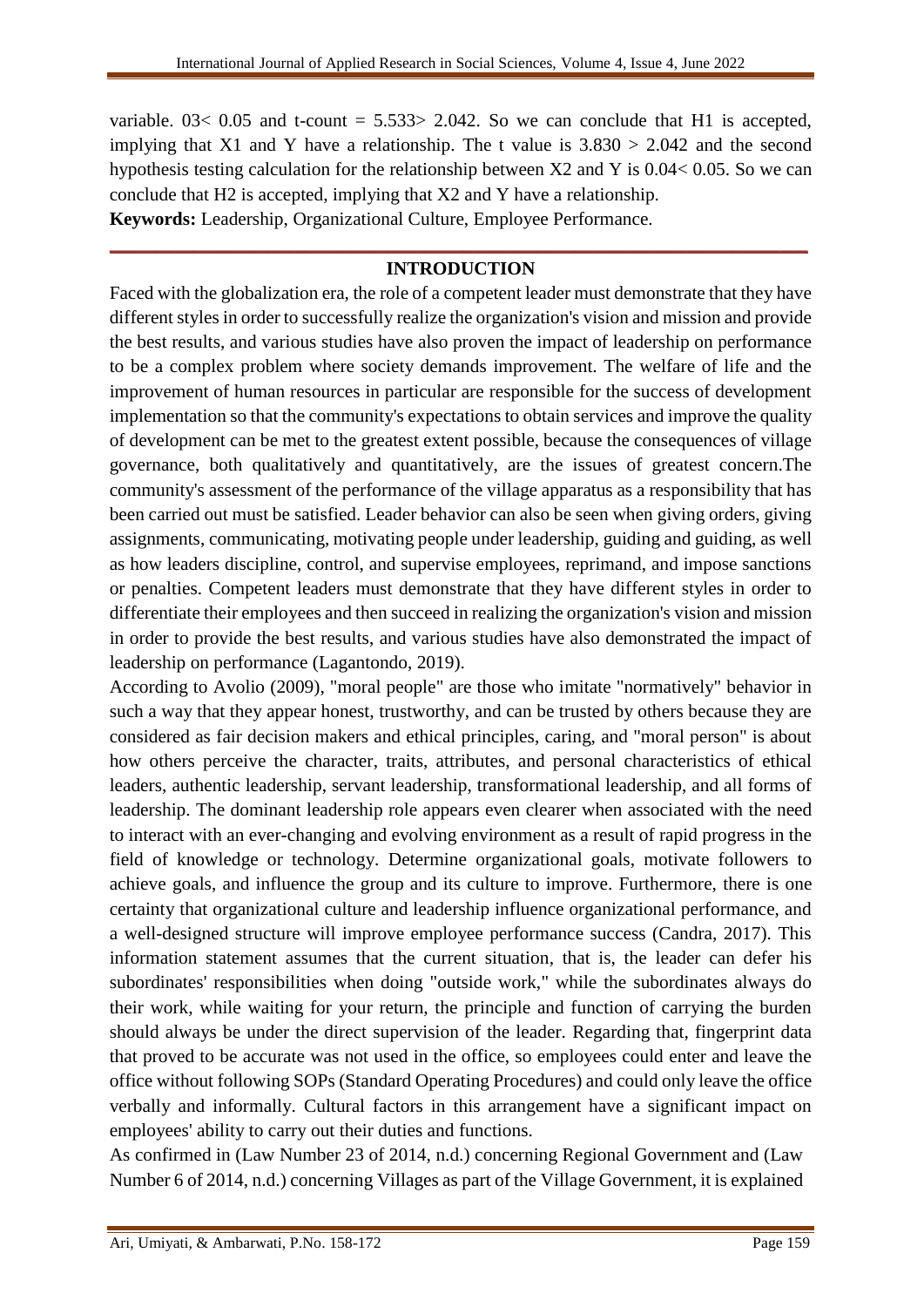that the Government village or pronounced by other names the village head and village officials as a factor in organizing village government. The village consultative body, abbreviated as BPD (Village Consultative Department), is an institution that is the embodiment of democracy in village government administration as a factor in implementing village government and has autonomous rights and regional boundaries, as well as the right to manage resources and customs or manage the interests of local communities respected in the government system of the Unitary State of the Republic of Indonesia. The village apparatus in Pesanggrahan Village, Batu district, Batu city is led by a village head and consists of village features or village officials such as the village head, hamlet head, village secretary, hamlet, and neighborhood. The village head is in charge of carrying out government affairs, such as regulating the lives of residents with village authority, such as creating village regulations, community institutions, establishing Village-Owned Enterprises, and village cooperation. Development activities include empowering residents to provide village facilities such as village routes, bridges, irrigation, markets, and community affairs. Community affairs include empowering citizens by fostering residents' socio-cultural lives in areas such as health, learning, and customs. Work environment, work culture, work motivation, organizational culture, job satisfaction, and the presence of competition in order to obtain work performance or recognition from others can all be factors in motivating others at work. In this case, competition is healthy competition to achieve work performance. (Mustakim, 2015).

Village officials' performance activities in Pesanggrahan Village, Batu District, Batu City reflect certain successes in various village management agencies. The successful implementation of several village government systems can be seen in the development of various village areas, the public services provided to the community, the creation of security and peace in village life, the community environment, and how village leaders resolve disputes between communities through deliberation. The ability and efforts of village leaders in building and developing, achieving common goals and maintaining common life, village effectiveness and efficiency cannot be separated from the success factor of village government. Even though they have not received uniformity in organizational culture and accept it wholeheartedly, it is sometimes judged that the performance of the apparatus in Pesanggrahan village is poor, which is one of the factors that make leadership less successful on employee performance.

# **RESEARCH METHOD**

According to Sugiyono (2003), associative research is research that aims to determine the effect or also the relationship between two variables. This research uses quantitative methods in the type of explanation by means of a survey so, at the level it is included in associative with a clause form (cause and effect relationship). This research is more advanced than descriptive and comparative research because it allows for the development of a theory that can explain and control a data fact.

This study's analysis focused on three variables: two independent variables and one dependent variable. Each variable's name is changed to a symbol for analysis purposes.

The leadership variable is denoted by the letter X1, the organizational culture variable by the letter X2, and the performance variable by the letter Y. This study's hypothesis was tested by looking for the coefficient of the relationship between the variables X1 and Y, X2 and Y, and X1X2 and Y. (influenced) variable and dependent variable (influenced variable). Leadership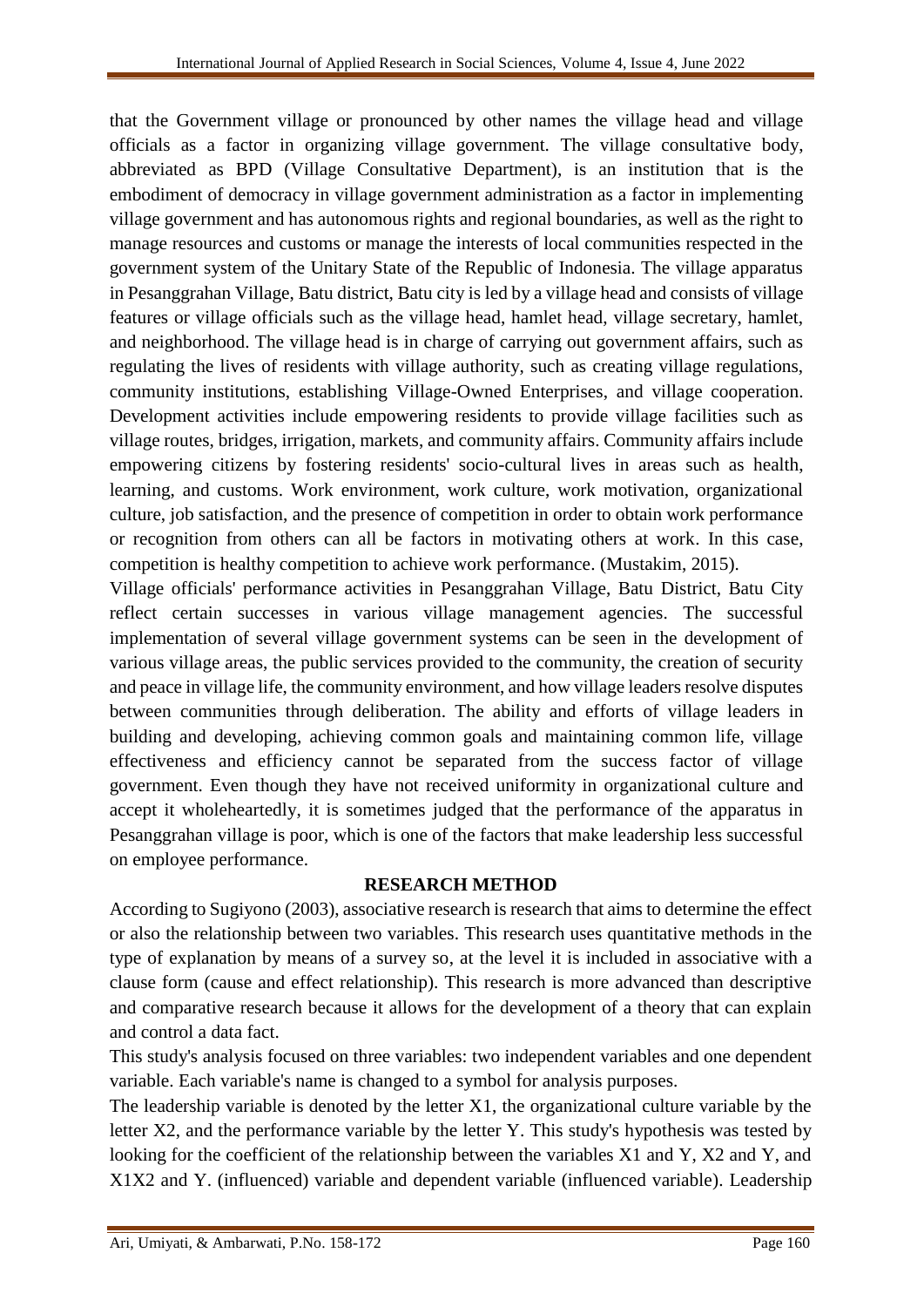and organizational culture are independent variables in this study, while performance is the dependent variable.

### **RESULTS AND DISCUSSION**

Based on the data that has been processed, it can be concluded that the respondent's response to the Leadership variable (X1) is positive, as evidenced by the average respondent's answer of 35%. (thirty five percent). carried out by the village head was carried out quite well, despite the fact that it was not routine, as evidenced by how the village head made decisions even to supervise and direct his members later, another statement of 34.33% (thirty four point thirty three percent) of respondents said it was good, namely carried out routinely from programs owned by the village head such as inviting members to evaluate each result of the work being carried out, 16.33% (sixteen point thirty three percent) of respondents said it was very good, referring to the achievement of each village head leadership target that was carried out well even routinely, as evidenced by how the village head listens to previous suggestions when making decisions to ensure proper deliberation, then provides solutions, supervises, directs, guides village officials, and always provides a conducive atmosphere. stated that it was not good, and 1% (one percent) stated that it was not very good, where this did not run on a regular basis as the village head and village officials desired.

The research results on the Organizational Culture variable (X2) are positive based on the average respondent's answers with a good percentage of 32.33% (thirty-two point thirty-three percent), which explains that the organizational culture in it runs regularly even though it has not been continuously with examples of how discipline, accuracy, responsibility in carrying out tasks, tolerance, and communication are carried out. While other statements stated that 31.33% (thirty one point thirty three percent) of respondents were quite good with the organizational culture variables that had not been carried out routinely and continuously, a number of respondents 18.33% (eighteen point three twenty three percent) said it was very good, 6% (six percent) said it was not good, and 0% (zero percent) said it was not very good because they felt they had not achieved.

Furthermore, the research results for the employee performance variable (Y) are positive when looking at the average respondent's answers well with a percentage of 38.00% (thirty eight percent) of the statements of 30 respondents, as seen from the timeliness in working on the job, the success of building relationships, being responsible for every process until the results are achieved, good communication, efficiency and effectiveness of work in terms of quality. While other statements stated that it was quite good, (16.67%) stated that it was very well, (6%) stated that it was not good, and (0%) stated that it was not very good, the respondents felt that the variables above had not been implemented properly and continuously, so they felt they had not reached the specified target.

# **Leadership and Performance of the Pesanggrahan Village Apparatus in Batu City**

The calculation for the relationship between X1 and Y when testing the first hypothesis is  $0.03<$ 0.05, and the t-count is  $5.533 > 2.042$ . As a result, H1 is accepted, implying that there is a relationship between X1 and Y that is supported by research. The calculation is based on the average of the responses from each dimension and the questionnaire statements. The dimension of the leader-member relationship is the highest dimension, as evidenced by the responses of the respondents, who saw that the leader could communicate well with his subordinates and treat his subordinates well, did not have a bad attitude towards his subordinates, and that the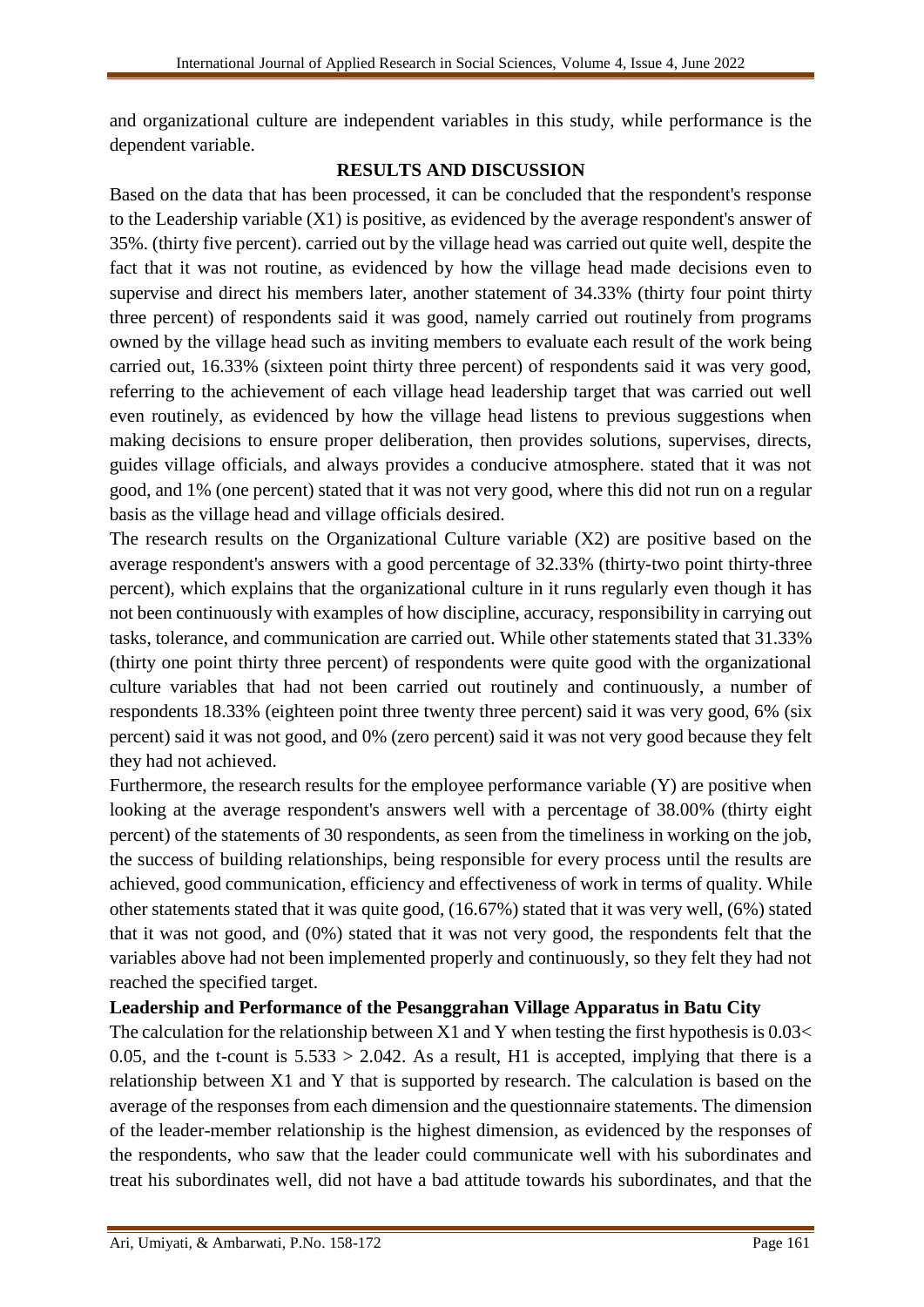village head could motivate and be friendly to his subordinates. There are numerous opportunities for subordinates to communicate suggestions, considerations, or opinions, and the village head can develop his subordinates. The task structure dimension is the lowest dimension. This demonstrates that the village head's planning, directing his subordinates to work in accordance with the objectives, making the right decisions, and assigning tasks to subordinates are still deemed unsatisfactory by BUMDes (Village Owned Enterprises) members. Furthermore, based on the overall recapitulation of respondents' responses to each indicator, it is clear that leadership quality falls into the good category. This is obtained by scoring the total respondents' answers, which are then classified into five categories of answers: very good, good, moderate, bad, and very bad, and then processed using SPSS for Windows version 16. Based on the table explanation that the value is included in the interval  $53.4 < X =$ 59.2, the average value is 53,91, indicating that the leadership quality of the Minggirsari village head falls into the "good" category (Nisa, 2018).

The following are the study's conclusions, based on the author's data analysis results: 1). According to the Multiple Linear Regression Analysis  $Y = 4.243 + 0.472Xi + 0.359X$  2, the constant value of 4.243 indicates that if leadership style and work motivation are ignored, the employee performance score is 4.243. Each addition of one unit of leadership style score (Xj) will increase employee performance scores by 0.472 by maintaining a work motivation score (X2).) will increase employee performance scores by 0.539 by maintaining the leadership style score  $(X|)$ . 2). Based on the F test results (simultaneously), the F-count value obtained is 10.850, which is greater than F-table 3.170; this is also supported by the significant level value of  $0.000**$ , or the significance obtained is less than  $a = 0.05$ , indicating that Ho is rejected and Ha accepted. As a result, it is possible to conclude that leadership style and work motivation have an impact on the performance of employees of the Ministry of Religion in the Ogan Komering Ulu district (Kurniawan, 2017). Then it was mentioned that leadership, work environment, and office facilities had a significant influence on the performance of village officials in Limpung District, Batang Regency. Leadership, work environment, and office facilities have a 52.8 percent influence on the performance of village officials in Limpung District, Batang Regency (Rina Erla, 2015).

# **Organizational Culture and Performance of Village Apparatus in Pesanggrahan Village, Batu City**

The calculation for the relationship between X2 and Y when testing the second hypothesis is 0.04 < 0.05, and the t-count is  $3.830 > 2.042$ . As a result, H2 is accepted, implying that there is a relationship between X2 and Y, which is supported by Sumarsih's (2009) research, namely the influence of organizational culture and work motivation on the performance of village officials. According to the regression analysis, the organizational culture variable had no effect on moderating the relationship between work motivation and village officials' performance. This is based on a t-count of  $-1.351$  and a -value of  $(0.183)$  <0.05. This demonstrates that the organizational culture of work motivation has a significant effect on the performance of village officials in Kalijambe District, Sragen Regency, so that the influence of organizational culture with work motivation on the performance of village officials in Kalijambe District, Sragen Regency has a significant effect. Based on the findings of this analysis, it is possible to conclude that the performance of village officials in Kalijambe District has a high organizational culture, allowing them to motivate workers to complete their primary tasks.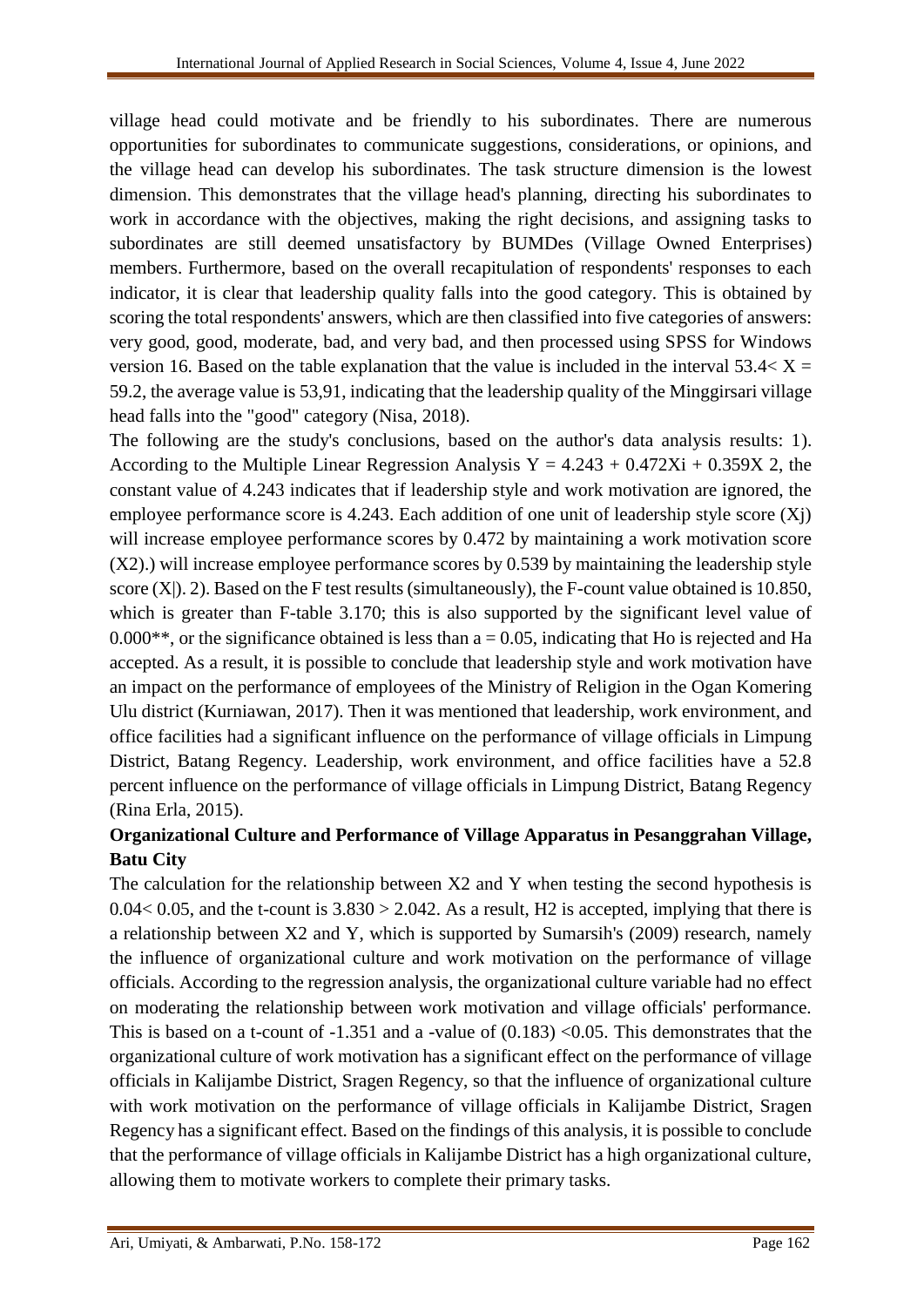Reni's (2019) research explains how organizational culture variables such as innovation and risk taking, result orientation, people orientation, team orientation, aggressiveness, and stability/stability affect the performance of the apparatus in financial management both collectively and individually. in the regency of Tanah Datar The regression test results show that the significant value is less than 0.05, indicating that Ho is rejected and Ha is accepted. The findings of this study back up research conducted by researchers in a variety of locations who discovered that organizational culture has a significant impact on performance. As a result, if an organization's organizational culture and work ethic are poor, so will its employees' performance. Furthermore, Sudirjo (2015) found that organizational culture, leadership, and job satisfaction all have a significant impact on employee performance.

According to dwi Sudaryanti's research (2020), the sig. value for the organizational culture variable is 0.023, which is less than 5%, indicating that organizational culture influences the performance of the village government, thus supporting hypothesis H2. Organizational culture has a significant impact on the behavior of its members. A positive organizational culture will almost certainly have an impact on the service quality of good government employees. Village arrangements in Law No. 6 of 2014 concerning villages have an impact on changes in organizational culture, which must inevitably face a series of adaptations that must be carried out. The village is implementing this Village Law.

# **Leadership and Organizational Culture with Village Apparatus Performance in Pesanggrahan Village, Batu City**

Based on the results of hypothesis testing, the results obtained from the F test concluded that the value for the relationship between the X1 and X2 variables concurrently with the Y variable is 0.109< 0.05 and the value of F-count is 2.406 > F-table 3.320. As a result, it is possible to conclude that there is no direct relationship between the two independent variables (leadership and organizational culture) and the dependent variable, namely the performance of village officials. This could be due to a variety of influencing factors, including the average length of service for village officials. Still under 5 (five) years, so it has a less-than-optimal impact on the internal implementation of organizational culture and is a factor in the lack of leadership implementation due to a lack of understanding of the leader's goals and directions.

The result on R is a negative value of 0.389, indicating that the relationship between the dependent variable and the independent variable exists but only indirectly in this study. The determinant coefficient is equal to or 88 percent, indicating that the leadership variable and organizational culture variable can explain the employee performance variable. While the remaining 12% is influenced or explained by other variable factors not included in this study, it is supported by a book titled Dimensions of leadership, organizational mission, organizational culture, and job satisfaction by Tun Huseno (2016), which explains how to shape organizational culture comes from the leader because it has great potential to embed and strengthen aspects of organizational culture for performance through the main mechanisms, namely:

- 1. A leader who can translate organizational priorities into monitoring and planning activities
- 2. Critical reactions that have a significant impact on organizational behavior because these emotions can increase the potential for values and serve as the foundation for organizational culture
- 3. The leadership model has an impact on the organization that is led by its actions.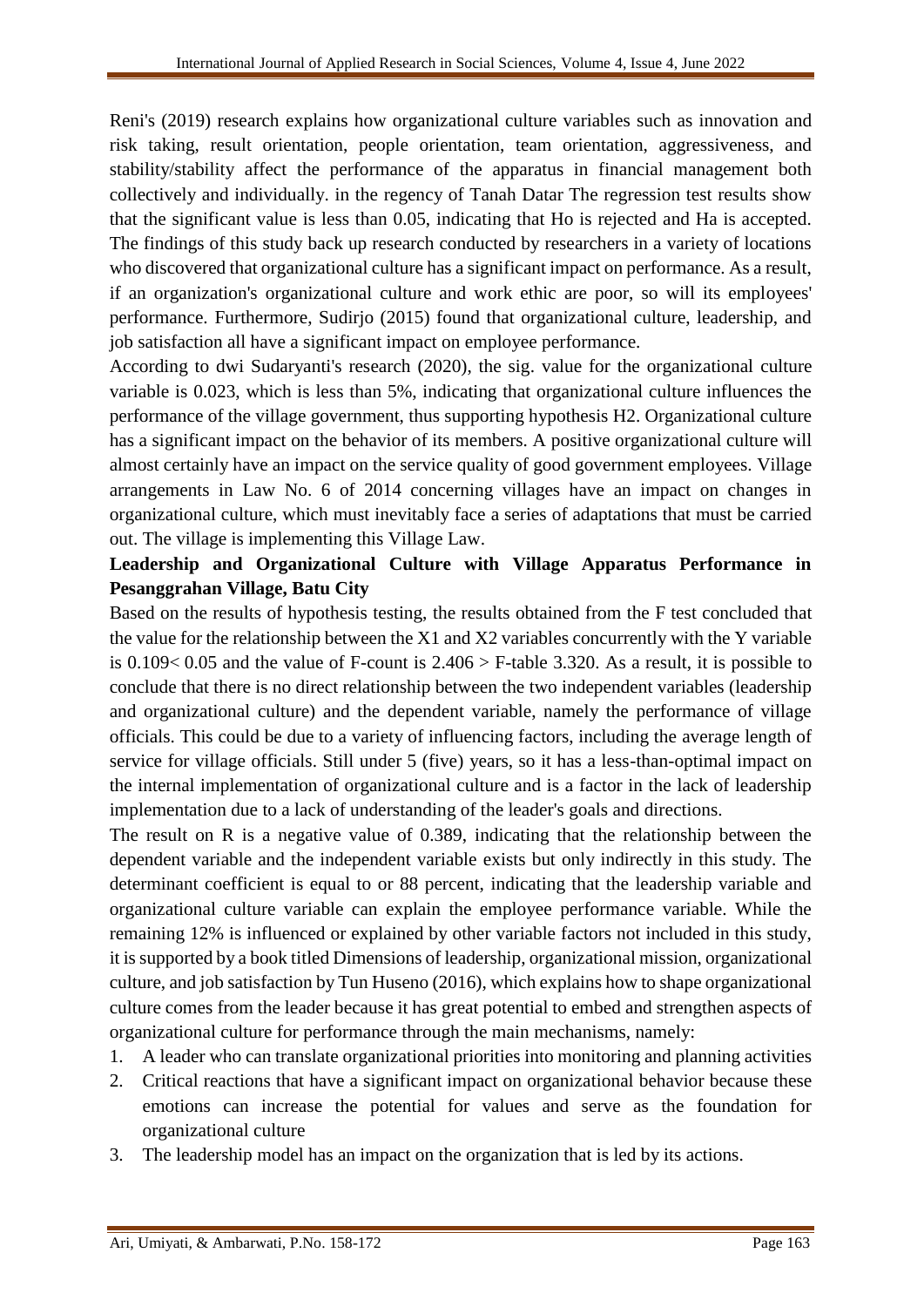Internalization of organizational culture is also defined as values between individual and organizational beliefs about how individual perspectives should behave in organizations, because this internalization process results in an alignment of organizational values and individual values. organizational control mechanism to create an organizational environment based on the following goals. When leadership and organizational culture are in sync, it can lead to effective and efficient performance satisfaction, but this is dependent on the findings of this study.

Based on the findings and discussion in this study, it is possible to conclude that: A leader's example has a direct positive effect on the performance of village officials. The competence of village officials has a direct positive effect on their performance. The performance of village officials is not directly affected by organizational culture. The performance of village officials is unaffected by organizational commitment. The exemplary leader has no direct influence on organizational commitment. Village officials' competence has a direct positive effect on organizational commitment. Organizational commitment is directly influenced by organizational culture. There is no indirect positive effect of leaders' example on village officials' performance through organizational commitment. Through organizational commitment, there is an indirect positive influence between village officials' competence and performance. Through Eka Sakutri's organizational commitment, there is an indirect relationship between organizational culture and the performance of village officials (2019).

The significance value of the f-test is less than 0.05, indicating that the model used is feasible. The independent variable can thus be used to predict the dependent variable. The value of Adjusted R Square indicates that motivation, organizational culture, and village information systems have a 31.9 percent influence on village government performance, while other variables outside of this research model have a 68.1 percent influence. According to the regression test results, the sig value for the Motivation variable is 0.119, which is greater than 5%, indicating that motivation affects the performance of the village government and thus does not support the H1 hypothesis. According to the regression test results, the sig value for the organizational culture variable is 0.023, which is less than 5%, indicating that organizational culture has an effect on the performance of the village government, supporting hypothesis H2. The regression test results show that the sig value for the village information system variable is 0.874, which is greater than 5%, indicating that the village information system has no effect on village government performance and thus does not support the H3 hypothesis. According to the study's findings, motivation and village information systems have no effect on village government performance, whereas organizational culture has a significant effect on village government performance. This means that organizational culture influences how village officials carry out community service tasks. Organizational culture must be implemented and maintained in order to achieve work cohesiveness and facilitate the achievement of organizational goals by increasing professionalism, discipline, and excellent service and improving relationships with coworkers. According to Sucahyono (2019), the indirect effect of transactional leadership style on managerial performance via motivation (0.212) is smaller than the direct influence of budgetary participation on managerial performance (0.234). The same outcomes were obtained when testing the relationship between transformational leadership style and managerial performance with motivation as a mediator. The magnitude of the indirect effect (0.201) is smaller than the direct effect, according to the path analysis results (0.290).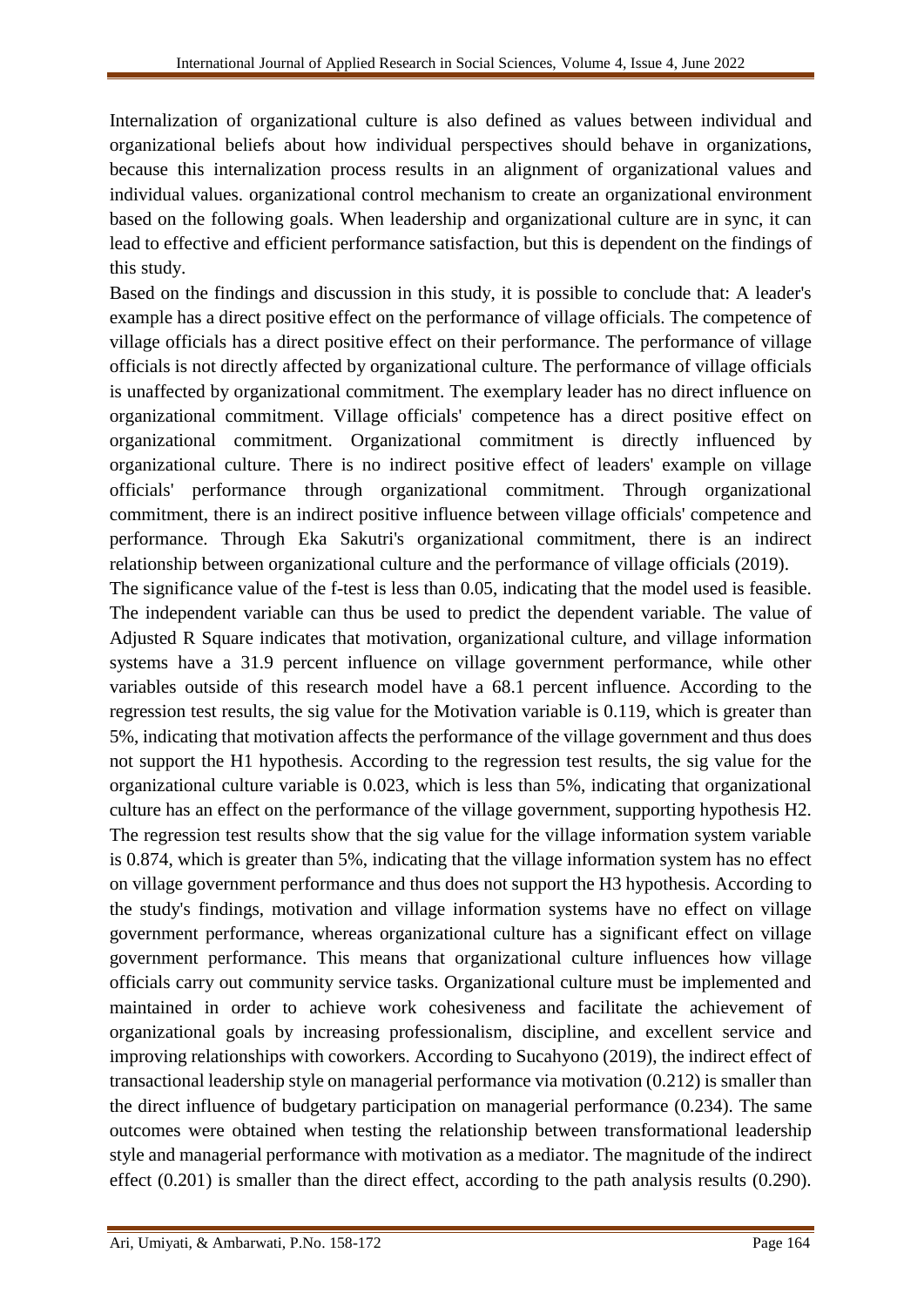Based on these findings, it is clear that motivation cannot mediate the relationship between transactional leadership style and transformational leadership style on managerial performance, implying that the indirect effect of transactional leadership style on managerial performance via motivation is less than the direct effect of transactional leadership style on performance. managerial. Based on this description, it is clear that motivation cannot act as a moderating variable (intervening) between transactional and transformational leadership styles in Akhid's managerial performance (2017).

According to Reni Larasati's (2017) research, the organizational culture and job satisfaction variables have a positive sign, namely 4.437 and 4.237 with significant values of 0.000 and 0.000, respectively, indicating that the organizational culture and job satisfaction variables have a positive effect on employee performance, whereas the leadership style variable has a positive value. Herdiana (2019) also mentions the results of his research, which is significant at 0.911, indicating that leadership style has no effect on employee performance. According to the discussion, organizational commitment, organizational culture, and leadership style have no effect on village government performance, and good governance does not mediate organizational commitment, organizational culture, and leadership style. According to Amalia (2017), HR competencies and good governance influence village government performance, and good governance mediates HR competencies and village government performance. The following conclusions can be drawn from the results of the previously discussed analysis: 1). Organizational Culture was not properly implemented, which included: norm implementation, philosophy implementation, and ceremonial implementation of Organizational Commitments at the Sumatra Province Village and Community Empowerment Service. 2). Because the leadership is strong-willed and has not implemented or implemented its leadership qualities well in the Sumatra Province Village and Community Empowerment Service, the Leadership System does not work well with Organizational Commitment. 3). The Sumatra Province Village and Community Empowerment Service has not properly implemented organizational culture and leadership.

#### **Data Validity Test**

A validity test is used to determine whether or not a questionnaire is valid. A questionnaire is said to be valid if the questions on it can reveal something that can be measured by the questionnaire. Pearson Correlation is used in this validity test to calculate the correlation between the values obtained from the questions. If the Pearson Correlation obtained is less than 0.05, the data obtained is valid (Ghozali, 2011)

Based on the data processing table results, it is possible to conclude that of the ten question items related to the leadership variable, ten are valid because they have a significant Pearson correlation value greater than 0.05. If the indicator has a value less than 0.05, it is safe to assume that all questions for the leadership variable are valid and can be moved on to the next test. According to the data analysis results, the Pearson correlation value for the 9 question items related to the organizational culture variable is significantly less than 0.05. As a result, the 9 questions for the organizational culture variable are valid and can be carried forward to the next test. Based on the data processing results, it is clear that all questions have a significant Pearson correlation value of less than 0.05. As a result, all of the questions for the employee performance variable are valid and can be carried forward to the next test.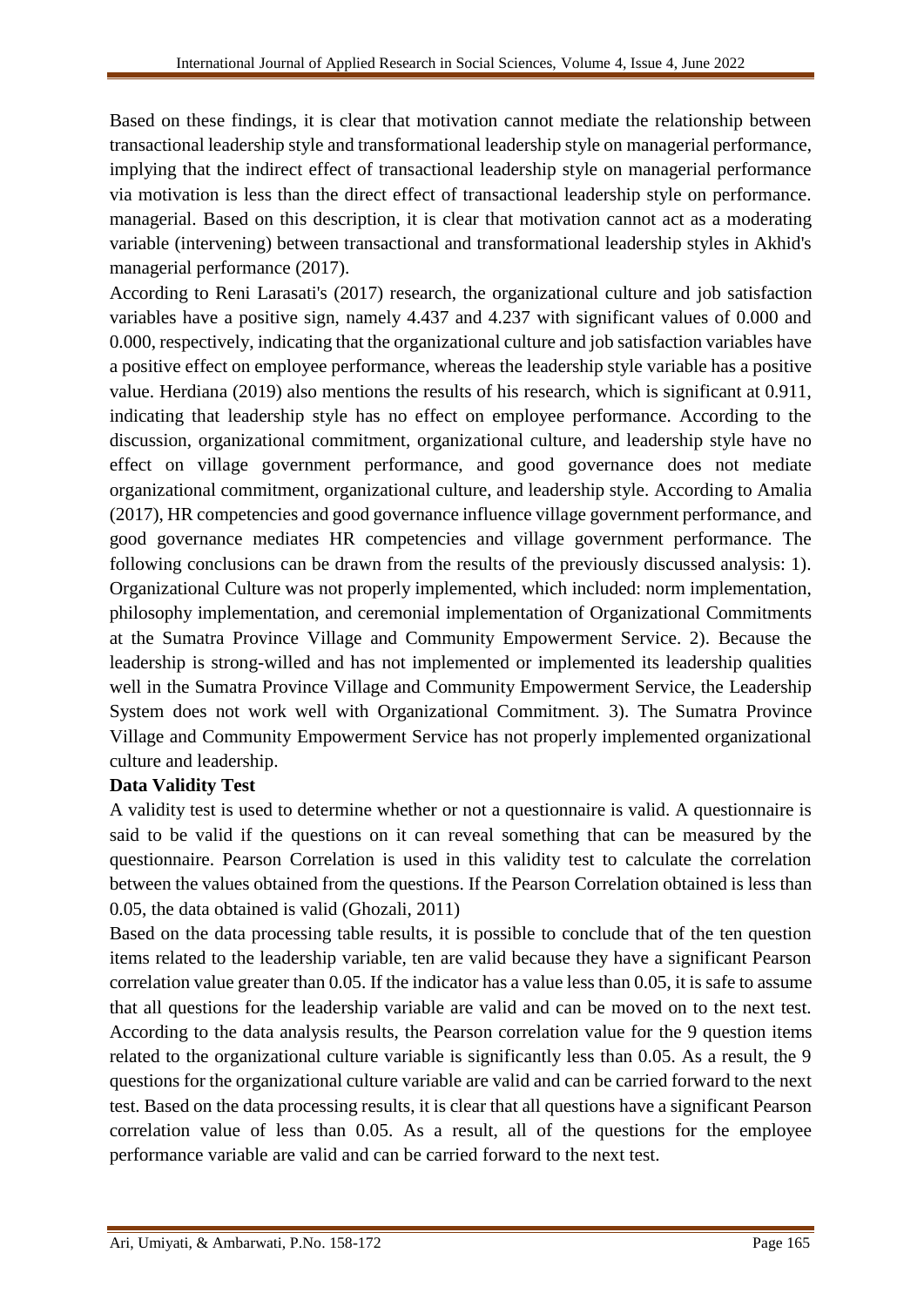### **Data Reliability Test**

Cronbach Alpha is a technique used to measure the reliability of observations, according to (Ghozali, 2009), by comparing the alpha value with the standard, provided that;

a) Cronbach Alpha > 0.6, the observation instrument is declared reliable.

b) If Cronbach Alpha is less than 0.6, the observation instrument is unreliable.

Based on the reliability test results, it can be concluded that Cronbach's Alpha reliability is positive and greater than  $> 0.6$ , which is 0.738. It is possible to conclude that the Leadership variable has a high level of reliability and can be used in future research. Based on the results of the reliability test, it is possible to conclude that Cronbach's Alpha reliability is positive and greater than  $> 0.6$ , which is 0.864. It is possible to conclude that the organizational culture variable has a high level of reliability and can be used in future research. Based on the results of the reliability test, it is possible to conclude that Cronbach's Alpha reliability is positive and greater than 0.6, which is 0.770. It is possible to conclude that the Performance variable has a high level of reliability and can be used in future research.

#### **Data Normality Test**

The normality test determines whether the residual value is normally distributed or not. To detect it, examine the normal probability plot, which compares the cumulative and normal distributions. The spread and (dots) on the diagonal axis of the graph can be used to determine normality. If there are (dots) scattered around the diagonal line, this indicates a normal distribution pattern, indicating that the regression model meets the normal assumptions.



Diagram 1: Histogram Graph Source: Data Processed using SPSS version 25



Diagram 2 : Normal Probability Plots Source: Data Processed using SPSS version 25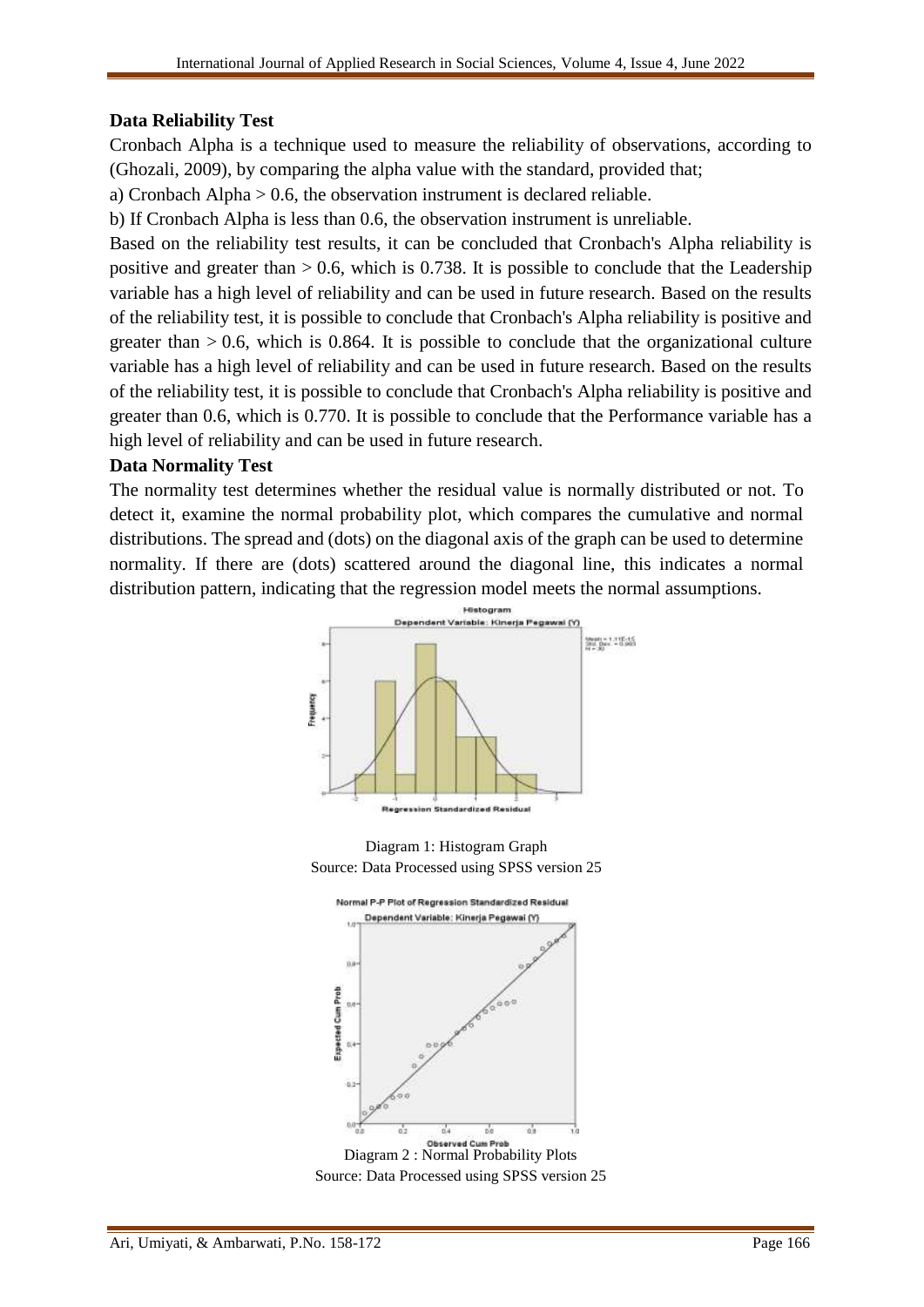Based on diagram 2 above, it can be concluded that the normal probability plots graphs and histogram graphs show that the dots are spread around the area of the diagonal line and their distribution follows the direction of the diagonal line. In terms of the histogram graph, which depicts a normal distribution pattern (no slope). The two graphs above demonstrate that the regression model is feasible because it meets the normality assumption. To support these findings, a normality test was performed using the Kolmogorov Smirnov test, which yielded the following results:

|                                        |                               | <b>Unstandardized Residual</b> |
|----------------------------------------|-------------------------------|--------------------------------|
| N                                      |                               | 30                             |
| Normal Parametersa, b                  | Mean<br><b>Std. Deviation</b> | ,0000000<br>3,99550666         |
| Most Extreme Differences Absolute      |                               | ,120                           |
|                                        | Positive                      | ,120                           |
|                                        | Negative                      | $-.088$                        |
| <b>Test Statistic</b>                  |                               | ,120                           |
| Asymp. Sig. (2-tailed)                 |                               | .200c,d                        |
| a. Test distribution is Normal.        |                               |                                |
| b. Calculated from data.               |                               |                                |
| c. Lilliefors Significance Correction. |                               |                                |

Table 1 *Kolmogorov-Smirnov Test Results-One-Sample Kolmogorov-Smirnov Test*

d. This is a lower bound of the true significance.

Source: Data Processed using SPSS version 25

The value of Sig. (2-tailed) of  $0.200$  or  $> 0.05$  greater indicates that Ho cannot be rejected, as shown in Table 1. The standardized residual value is declared to be normally distributed, which means it supports the normality test with the histogram test and the standardized p-plot regression normal test.

#### **Multicollinearity Test**

The multicollinearity test can be used to see if the proposed regression model has a strong correlation between the independent variables. The tolerance and Variance Inflation Factor (VIF) values, as well as the amount of correlation between independent variables, are used to determine the multicollinearity test (Ghozali, 2009). According to (Ghozali, 2009), the tolerance value 0.10, or the same as the VIF value 10, is usually used to indicate the presence of multicollinearity.

#### Table 2

| Multicollinearity Lest Results -Coefficients" |                                |            |                              |                 |      |                                   |       |  |
|-----------------------------------------------|--------------------------------|------------|------------------------------|-----------------|------|-----------------------------------|-------|--|
|                                               | Unstandardized<br>Coefficients |            | Standardized<br>Coefficients |                 |      | Collinearity<br><b>Statistics</b> |       |  |
| Model                                         | В                              | Std. Error | Beta                         |                 | Sig. | Tolerance                         | VIF   |  |
| 1 (Constant)                                  | 21,055                         | 5,888      |                              | 3,576,001       |      |                                   |       |  |
| x1                                            | .335                           | ,219       |                              | ,373 1,533 ,137 |      | .630                              | 1,730 |  |
| x2                                            | .019                           | .204       |                              | ,022, 091, 028  |      | .853                              | 1,987 |  |
|                                               |                                |            |                              |                 |      |                                   |       |  |

*Multicollinearity Test Results -Coefficients<sup>a</sup>*

Dependent Variable: Employee Performance (Y) Source: Data Processed using SPSS version 25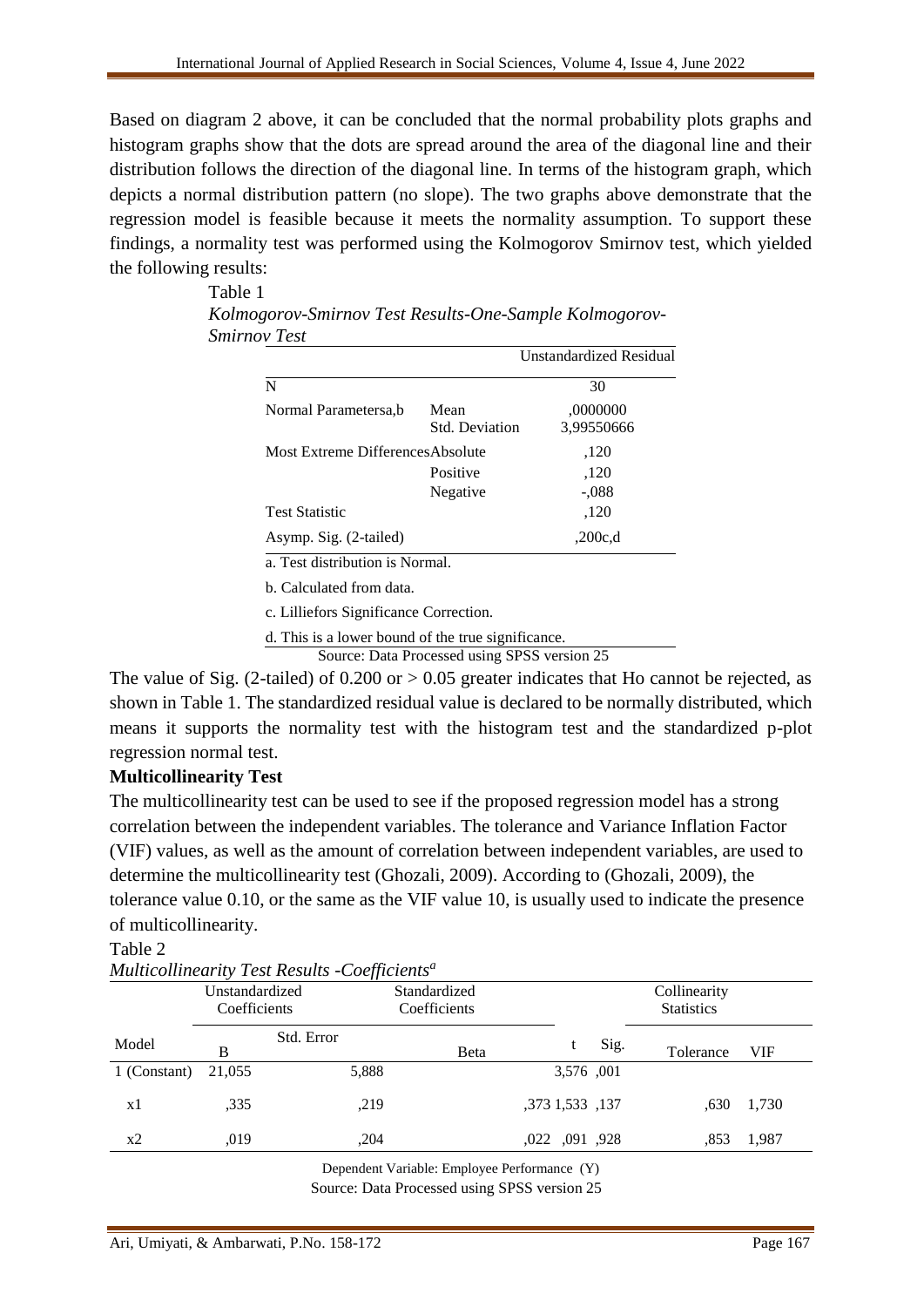According to the data in table 2, the tolerance value of the independent variable, namely the Leadership variable, is 0.630, while the VIF (Variance Infloating Factor) value of the Leadership variable is 1.730. The tolerance value for the Organizational Culture variable is 0.853, while the VIF (Variance In-floating Factor) value is 1.987. All VIF values for the two independent variables are greater than 10, implying that there is no multicollinearity between independent variables in the regression model.

## **Heteroscedasticity Test**

The Gletser method was used to perform a heteroscedasticity test by regressing all independent variables to the absolute value of the residual. If the probability value is greater than the alpha value (Sig.>), then no heteroscedastic symptoms or heteroscedasticity symptoms exist if t-count t-table. If there is homoscedasticity, this is a good regression model. A multivariate standardized scatter plot can also be used to visually test whether there is a heteroscedasticity problem. Heteroscedasticity occurs when the existing pattern (dots) forms a certain regular pattern (wavy, widens, then narrows). Meanwhile, if the points on the Y axis or the vertical axis are spread above and below the number 0, the regression model is homoscedastic. According to table 3, this regression model does not exhibit heteroscedasticity symptoms. This is because the Sig. Leadership variable has a value of  $0.882 > 0.05$  and the Sig. Organizational Culture variable has a value of  $0.065 > 0.05$ .

# Table 3

|       |            |                                |            | Heteroscedasticity Test Results Using the Glejser Method- Coefficients <sup>a</sup> |       |      |
|-------|------------|--------------------------------|------------|-------------------------------------------------------------------------------------|-------|------|
|       |            | Unstandardized<br>Coefficients |            | Standardized<br>Coefficients                                                        |       |      |
| Model |            |                                | Std. Error | <b>Beta</b>                                                                         |       | Sig. |
|       | (Constant) | 9.742                          | 3.250      |                                                                                     | 2.997 | 006  |

x1 ,018 ,121 ,036 ,150 ,882

x2 -,217 ,113 -,458 -1,923 ,065 Dependent Variable: Abs\_Res

Source: Data Processed using SPSS version 25



Figure 1. Heteroscedasticity Test Using Scatterplot Method. Source: Data Processed using SPSS version 25

Based on Figure 1, it can be concluded that there is no heteroscedasticity because the data or pattern of dots is spread randomly.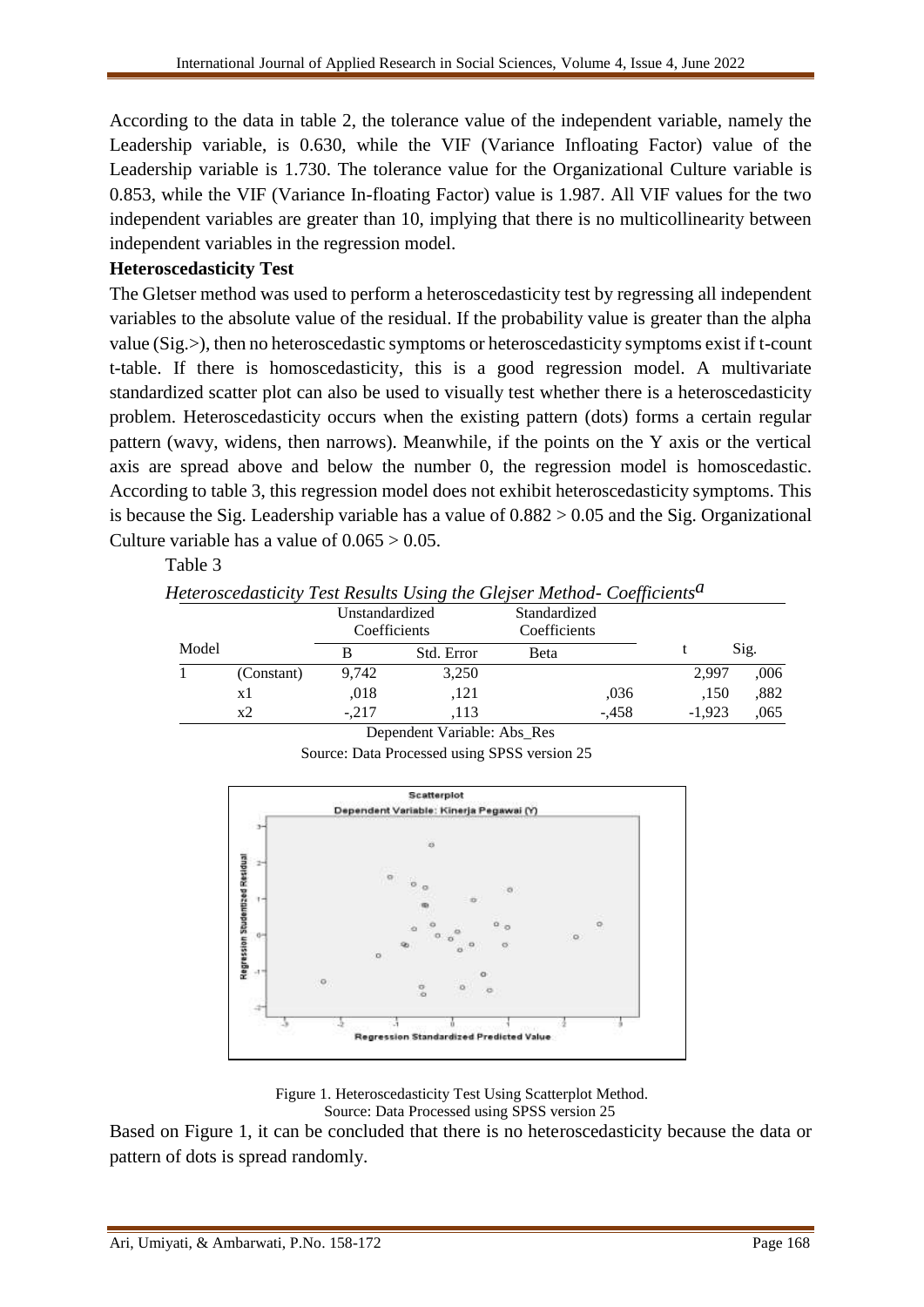# **Hypothesis Testing**

Hypothesis testing is used to determine the validity of what was hypothesized in the literature review chapter. The hypothesis is a temporary solution to the problem under investigation, where the answer is still weak and needs to be empirically tested for its truth using statistical evidence.

F-Test (Simultaneous Test)

| Table 4                                       |            |                   |    |                        |       |                   |  |  |
|-----------------------------------------------|------------|-------------------|----|------------------------|-------|-------------------|--|--|
| Simultaneous Test Results (Test F) - $ANOVAa$ |            |                   |    |                        |       |                   |  |  |
| Model                                         |            | Sum of            |    | Squares df Mean Square | F     | Sig.              |  |  |
| $\mathbf{1}$                                  | Regression | 82,509            | 2  | 41,254                 | 2,406 | .109 <sup>b</sup> |  |  |
|                                               | Residual   | 462.958 27 17.147 |    |                        |       |                   |  |  |
|                                               | Total      | 545,467           | 29 |                        |       |                   |  |  |

a. Dependent Variable: Employee Performance (Y)

b. Predictors: (Constant), Leadership (x1),Organizational culture ( x2) Source: Data Processed using SPSS version 25

The value for the relationship between the X1 and X2 variables concurrently with the Y variable is  $0.109 > 0.05$ , and the value of F-count is  $2.406 <$  F-table 3.320. As a result, there is no direct relationship between the two independent variables (leadership and organizational culture) and the dependent variable, namely village officials' performance.

### **T test (Partial Test)**

The T statistic test is used to determine how far one independent variable or independent variables individually explain the dependent variation (Ghozali, 2009).

|       | Partial Test Results (Flest)-Coefficients |                                |            |                              |  |       |      |  |
|-------|-------------------------------------------|--------------------------------|------------|------------------------------|--|-------|------|--|
|       |                                           | Unstandardized<br>Coefficients |            | Standardized<br>Coefficients |  |       |      |  |
| Model |                                           | В                              | Std. Error | <b>B</b> eta                 |  | Sig.  |      |  |
|       | (Constant)                                | 21,055                         | 5,888      |                              |  | 9,576 | .001 |  |
|       | x1                                        | .335                           | .219       | .373                         |  | 5.533 | ,003 |  |
|       | x2                                        | .019                           | .204       | .022                         |  | 3,830 | .004 |  |

Table 5<br> $R$ <sub>ruti o</sub>l T<sub>ret</sub>  $R$  $P_{t}$  (the subt)  $C$ 

a. Dependent Variable: Employee Performance (Y)

Source: Data Processed using SPSS version 25

According to the table above, the partial or individual hypothesis testing is as follows:

- 1. A Sig. value of 0.03<0.05 for the effect of X1 (Leadership Variable) on Y (Employee Performance Variable) and a value of t-count 5.533 > T-table 2.042 indicate that the leadership variable is related to the village apparatus performance variable.
- 2. Sig. value of  $0.04 \le 0.05$  for the effect of X2 (Organizational Culture Variable) on Y (Employee Performance Variable) and t value of 3.380
- > t table 2.042, implying that the organizational culture variable is related to the village apparatus performance variable in part.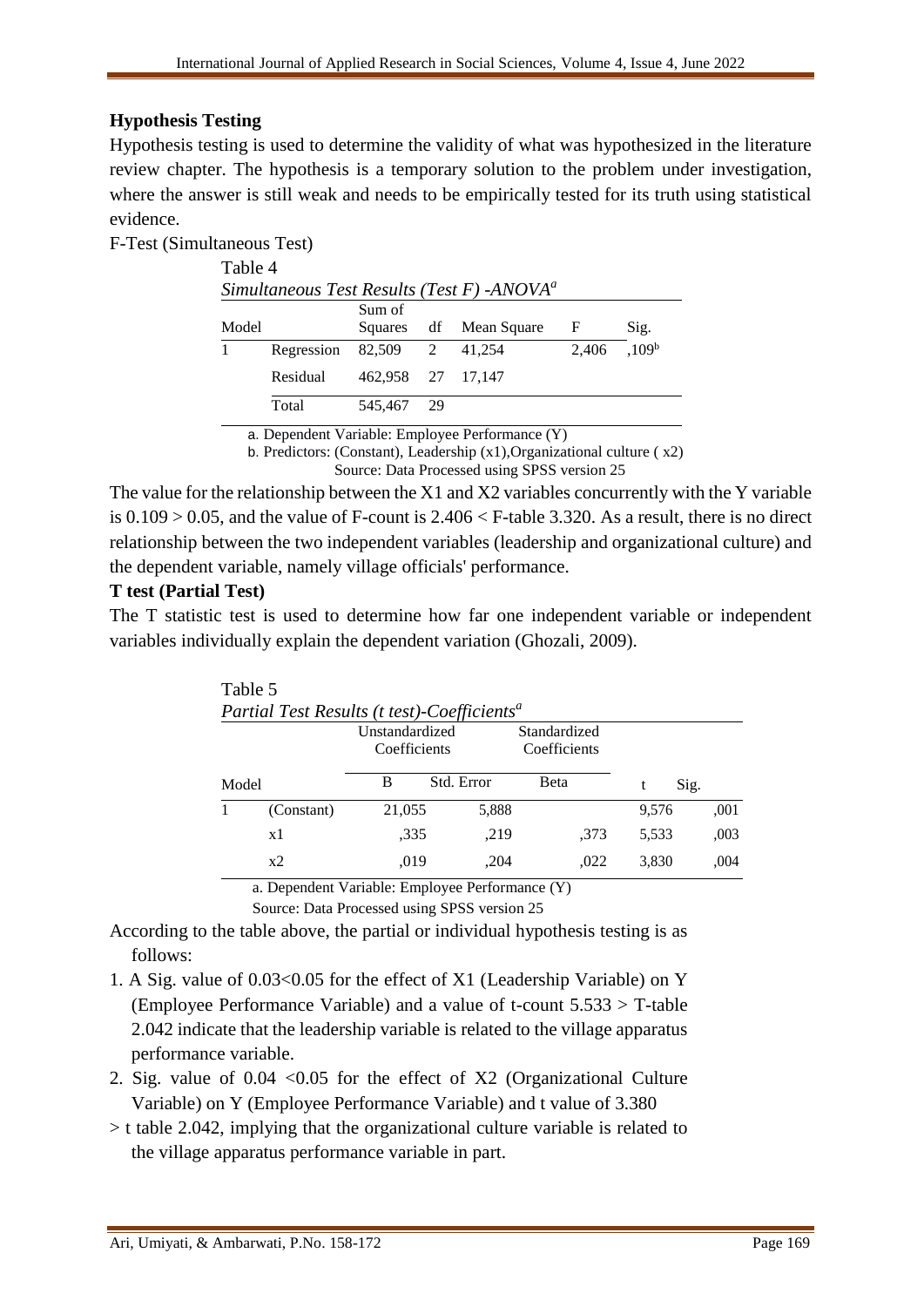### **Multiple Regression Test**

The multiple linear regression test was used to determine the effect of the independent variable (X) and the dependent variable (Y) simultaneously or partially (Y). The results of multiple linear regression analysis in this study using SPSS version 25 are as follows.

|               | Table 6                                                           |        |                                |              |       |      |  |  |
|---------------|-------------------------------------------------------------------|--------|--------------------------------|--------------|-------|------|--|--|
|               | Multiple Linear Regression Test Results-Coefficients <sup>a</sup> |        |                                |              |       |      |  |  |
| Standardiz ed |                                                                   |        |                                |              |       |      |  |  |
|               |                                                                   |        |                                | Coefficients |       |      |  |  |
| Model         |                                                                   |        | Unstandardized<br>Coefficients |              | t     | Sig. |  |  |
|               |                                                                   | B      | Std. Error Beta                |              |       |      |  |  |
|               | (Constant)                                                        | 21,055 | 5,888                          |              | 3,576 | ,001 |  |  |
|               | x1                                                                | .335   | .219                           | .373         | 1,533 | ,137 |  |  |
|               | x2                                                                | ,019   | ,204                           | ,022         | ,091  | ,428 |  |  |
|               | $\sim$ Denordent Vesialder Employee Desformance (V)               |        |                                |              |       |      |  |  |

a. Dependent Variable: Employee Performance (Y) Source: Data Processed using SPSS version 25.

The following regression equation is derived from the data in the table above:

### **Y = a + b1X1 + b2X2+ b3X3+e**

Information :

```
Y = 25.810 - 0,150 X1 + 0,269 X2 - 0,058 X3
```
Y : Employee Performance 21,055 : Constant

0.335 : Coefficient of regression direction

0.019 : Coefficient of regression direction

X1 : Leadership variable

X2 : Organizational Culture Variable

e : Variable Error

The above formulation of the regression problem can be interpreted as follows:

- 1) The constant value of 21,055 indicates that if no two independent variables exist, employee performance is 21,055.
- 2) The coefficient value of 0.335 indicates that adding one unit of leadership boosts employee performance by 0.335.
- 3) A coefficient value of 0.019 indicates that increasing organizational culture by one unit increases employee performance by 0.019.
- 4) Multiple Determination and Correlation Coefficient (R).

| Table 7 |       |        |            |                                                        |                                                                              |
|---------|-------|--------|------------|--------------------------------------------------------|------------------------------------------------------------------------------|
|         |       |        |            | <b>Multiple Correlation Coefficient-Model Summaryb</b> |                                                                              |
|         |       | R      | Adjusted R | Std. Error of                                          |                                                                              |
|         |       |        |            |                                                        |                                                                              |
| Model   | R     | Square | Square     | the Estimate                                           |                                                                              |
|         | .389a | .151   | .088       | 4.141                                                  |                                                                              |
|         |       |        |            |                                                        | a. Predictors: (Constant), Leadership $(X1)$ , Organizational culture $(X2)$ |
|         |       |        |            | h Dependent Variable: Employee Performance (Y)         |                                                                              |

ent variable: Employee Perfo Source: Data Processed using SPSS version 25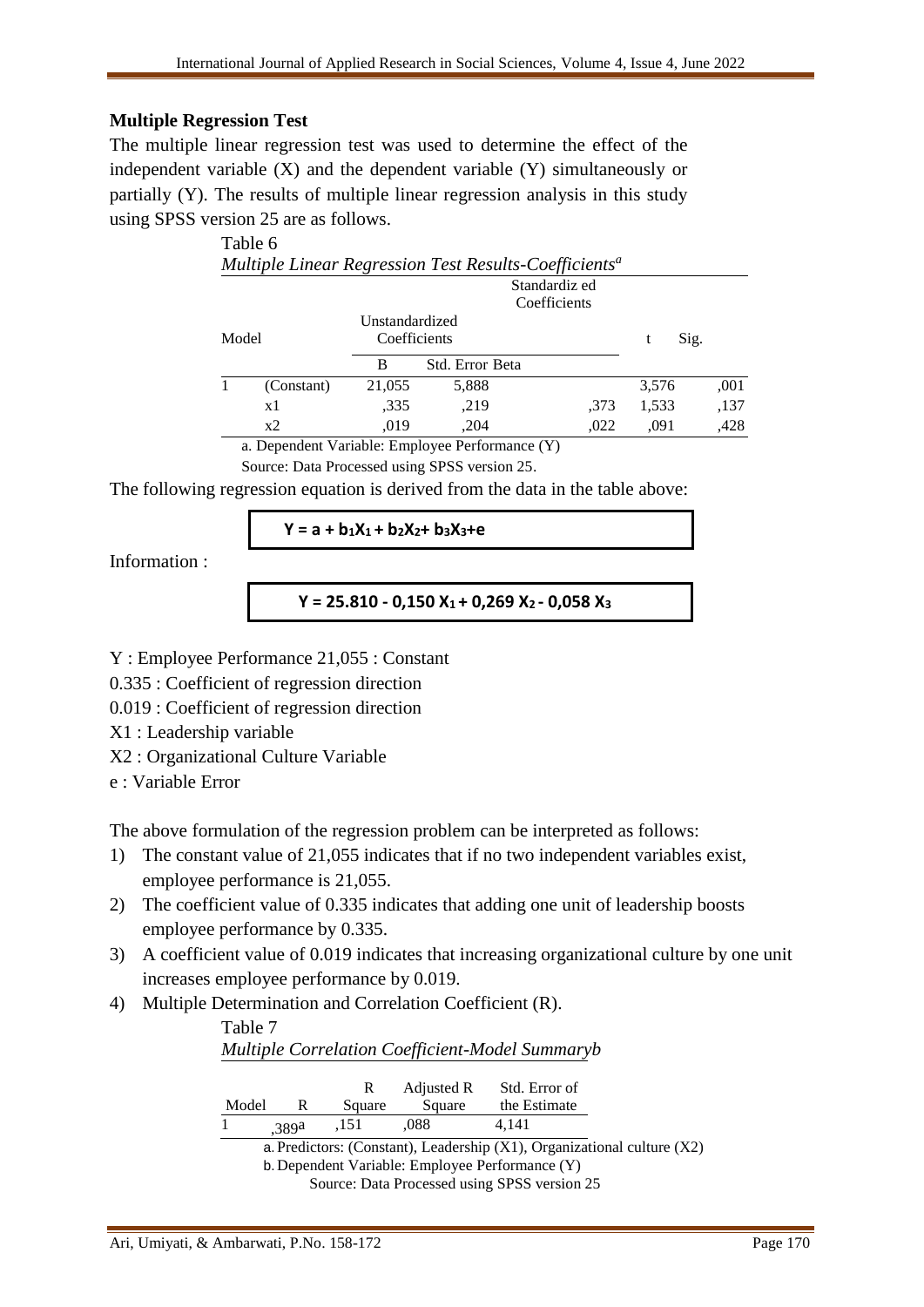The Multiple Correlation Coefficient (R) was used to calculate the degree of similarity between the independent and dependent variables. If the value of R (correlation) is positive, then an increase in the value of the independent variable will cause an increase in the value of the dependent variable, indicating that there is a unidirectional relationship between the independent variables and the dependent variable, whereas if the value of R (correlation) is negative, the relationship that occurs is a reverse relationship. The reverse relationship implies that increasing the value of the independent variable will result in a decrease in the value of the dependent variable. In the opposite direction, a decrease in the value of the independent variable will result in an increase in the value of the dependent variable. Based on the data in table 6, it can be explained that the R value is 0.389, which is a negative value, indicating that the relationship between the dependent variable and the independent variable is related but not directly, and that the determinant coefficient in this study is equal to or 88 percent, indicating that the leadership variable and organizational culture variable can explain employee performance variables. While the remaining 12% is influenced or explained by other variables not included in this study.

### **CONCLUSION**

- 1. Individually, the leadership variable is directly related to village officials' performance.
- 2. Individual organizational culture variables have a direct relationship with village officials' performance.
- 3. At the same time, leadership and organizational culture variables are related, but not directly, to the performance of village officials.

Because the working period of village officials is still less than 5 (five) years, the internalization process of organizational culture and understanding of leaders is insufficient.

#### **References**

- Amalia. (2017). The effect of organizational culture and leadership on organizational commitment at the community empowerment service and village of north sumatra province. *Journal of Public Administration, 4*, 9-15.
- Avolio, B.G. (2009). Ethical leadership: examining the relationships with full range leadership model, employee outcomes and organizational culture. *Journal of Business Ethics, 90*(4), 533–547.<https://doi.org/10.1007/s10551-009-0059-3>
- Chandra, R. (2017). Leadership role of the village head in development of selading village infrastructure, natuna regency. (Vol. 6, Issue 1). [https://doi.org/10.1016/j.ijfatigue.2019.02.006%0](https://doi.org/10.1016/j.ijfatigue.2019.02.006%250)
- Herdiana. (2019). The influence of organizational commitment, organizational culture, leadership style and hr competency on the performance of village government: good governance as a mediation. *Journal of Chemical Information and Modeling, 53*(9), 1689–1699.
- Husein, U. (2004). Administrative science research method. Main Library Gramedia.
- Ilyas, Y. (2002). Performance, theory, assessment and research. Center for Health Economics Studies FKMUI.
- Imam, G. (2009). Application analysis with SPSS fourth prints. Diponegoro University Publishing Agency.